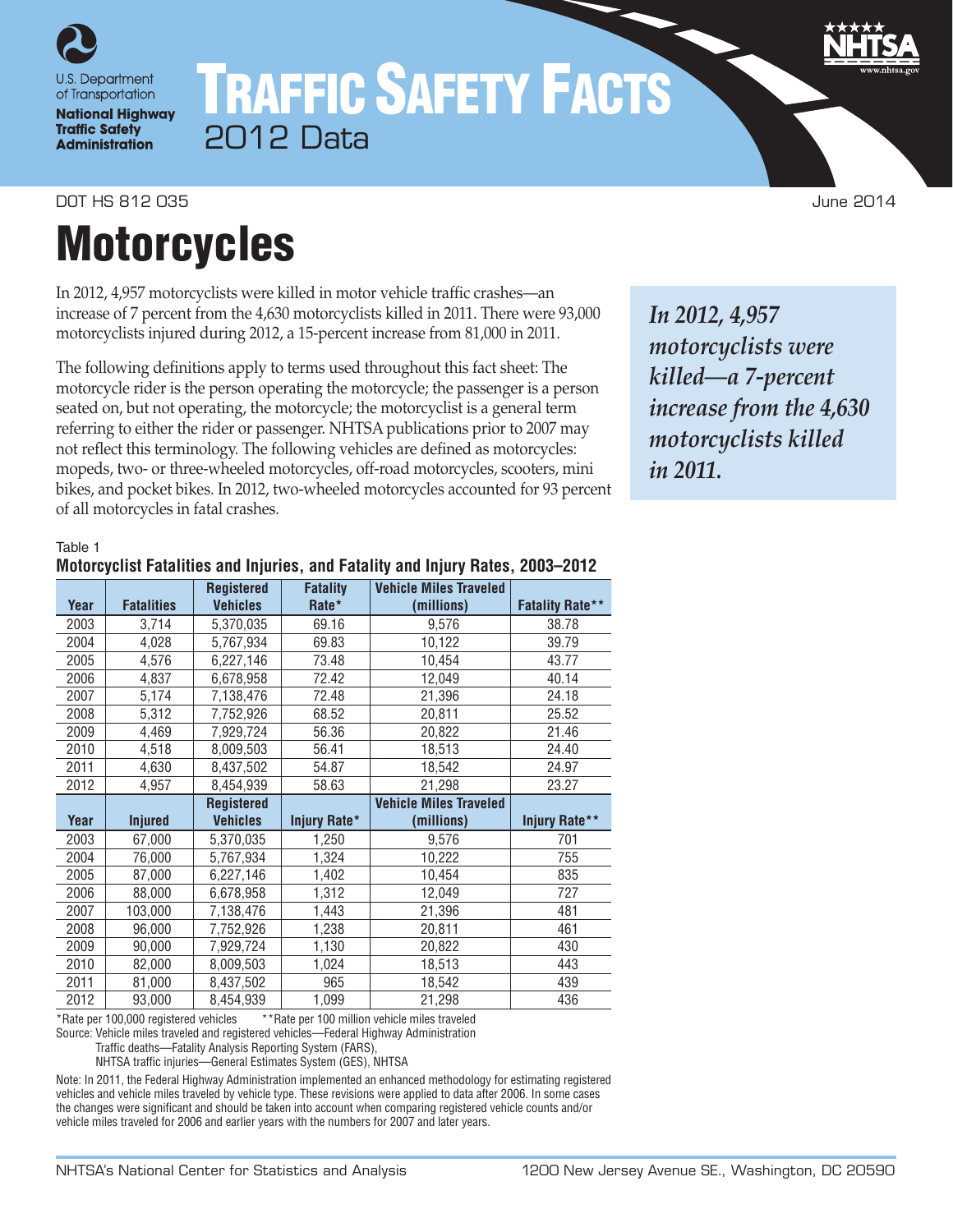*Per vehicle mile traveled, motorcyclists were more than 26 times more likely than passenger car occupants to die in a traffic crash.*

In 2012, motorcyclists accounted for 15 percent of all traffic fatalities, 18 percent of all occupant (driver and passenger) fatalities, and 4 percent of all occupants injured. Of the 4,957 motorcyclists killed in traffic crashes, 93 percent (4,625) were riders and 7 percent (332) were passengers.

Motorcycles made up 3 percent of all registered vehicles in the United States in 2012 and accounted for only 0.7 percent of all vehicle miles traveled. Per vehicle mile traveled in 2012, motorcyclists were more than 26 times likely than passenger car occupants to die in motor vehicle traffic crashes and 5 times more likely to be injured (Table 2).

Per registered vehicle, the fatality rate for motorcyclists in 2012 was 6 times the fatality rate for passenger car occupants. The injury rate for motorcyclists was about the same as the injury rate for passenger car occupants.

|      | <b>Fatality Rate</b>                      | <b>Motorcycles</b> | <b>Passenger Cars</b> | <b>Light Trucks</b> |
|------|-------------------------------------------|--------------------|-----------------------|---------------------|
| 2012 | Per 100,000<br><b>Registered Vehicles</b> | 58.63              | 9.66                  | 7.92                |
|      | Per 100 Million<br>Vehicle Miles Traveled | 23.27              | 0.89                  | 0.73                |

#### Table 2 **Occupant Fatality Rates by Vehicle Type, 2012**

## **Motorcycle Involvement in Crashes**

In 2012, 2,624 of all motorcycles (52%) involved in fatal crashes collided with another type of motor vehicle in transport. In two-vehicle crashes, 75 percent of the motorcycles involved in motor vehicle traffic crashes collided with the vehicles in the front of them. Only 7 percent were struck in the rear.

Motorcycles are more likely to be involved in fatal collisions with fixed objects than are other vehicles. In 2012, 22 percent of the motorcycles involved in fatal crashes collided with fixed objects, compared to 18 percent for passenger cars, 14 percent for light trucks, and 4 percent for large trucks.

In 2012, there were 2,317 two-vehicle fatal crashes involving a motorcycle and another type of vehicle. In 41 percent (953) of these crashes, the other vehicles were turning left while the motorcycles were going straight, passing, or overtaking other vehicles. Both vehicles were going straight in 524 crashes (23%).

NHTSA considers a crash to be speeding-related if the driver was charged with a speeding-related offense or if an officer indicated that racing, driving too fast for conditions, or exceeding the posted speed limit was a contributing factor in the crash. In 2012, 34 percent of all motorcycle riders involved in fatal crashes were speeding, compared to 22 percent for passenger car drivers, 18 percent for lighttruck drivers, and 8 percent for large-truck drivers.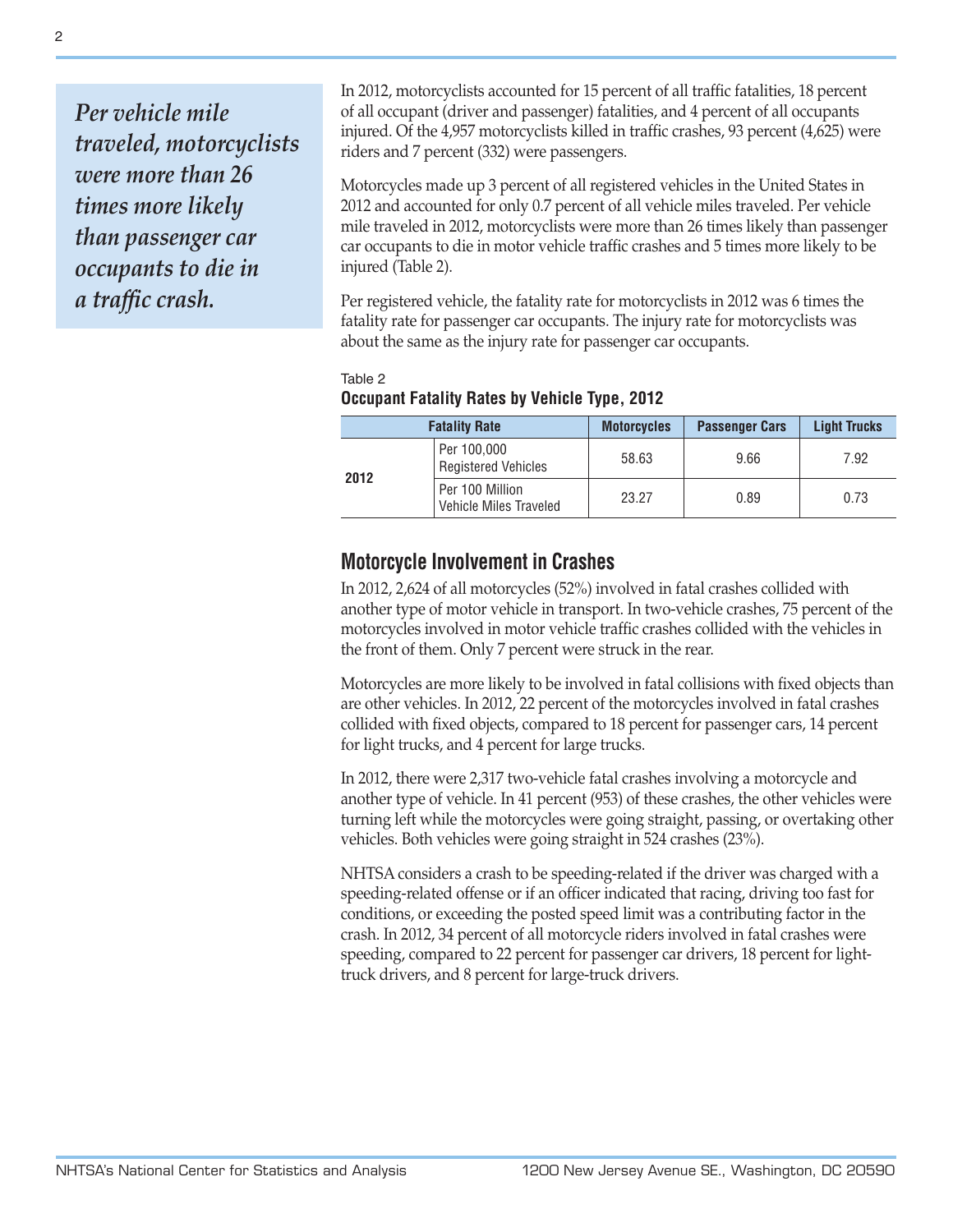#### Table 3

## **Motorcyclist Fatalities in Motor Vehicle Traffic Crashes, by Age, Year, and Day of the Week, 2003 and 2012**

|                    |               | Weekday<br>(6 a.m. Monday to<br>5:59 p.m. Friday) | Weekend<br>(6 p.m. Friday to<br>5:59 a.m. Monday) |                | <b>Total</b>  |                |  |
|--------------------|---------------|---------------------------------------------------|---------------------------------------------------|----------------|---------------|----------------|--|
| Age                | <b>Number</b> | <b>Percent</b>                                    | <b>Number</b>                                     | <b>Percent</b> | <b>Number</b> | <b>Percent</b> |  |
|                    |               |                                                   | 2003                                              |                |               |                |  |
| $30$               | 586           | 50                                                | 587                                               | 50             | 1,179         | 100            |  |
| $30 - 39$          | 367           | 44                                                | 470                                               | 56             | 839           | 100            |  |
| $40+$              | 802           | 47                                                | 882                                               | 52             | 1.694         | 100            |  |
| Total*             | 1.755         | 47                                                | 1,941                                             | 52             | 3.714         | 100            |  |
|                    |               |                                                   | 2012                                              |                |               |                |  |
| $30$               | 716           | 56                                                | 564                                               | 44             | 1,283         | 100            |  |
| $30 - 39$          | 472           | 52                                                | 430                                               | 47             | 906           | 100            |  |
| $40+$              | 1,422         | 51                                                | 1,340                                             | 48             | 2,767         | 100            |  |
| Total <sup>*</sup> | 2,610         | 53                                                | 2,335                                             | 47             | 4,957         | 100            |  |

\*Totals include unknown age and unknown time of day.

From 2003 to 2012, motorcyclist fatalities increased by 33 percent (Table 3). Among those increases, the 40-and-older age group made up 46 percent of motorcyclists killed in 2003 as compared to 56 percent in 2012. Within the 40 and older age group, fatalities increased by 63 percent over a 10-year period. In 2003, the average age of motorcycle riders killed in motor vehicle traffic crashes was 38 whereas in 2012 the average age was 43.

#### Table 4 **Motorcycle Rider (Operator) Fatalities by Engine Size (cc), 2003 and 2012**

|      | <b>Engine Displacement</b>                       |                |               |                |                |                |                |                |               |                |               |                |
|------|--------------------------------------------------|----------------|---------------|----------------|----------------|----------------|----------------|----------------|---------------|----------------|---------------|----------------|
|      | <b>Up to 500</b><br>$501 - 1.000$<br>1.001–1.500 |                |               |                | 1.501 & Hiaher |                | <b>Unknown</b> |                | <b>Total</b>  |                |               |                |
| Year | <b>Number</b>                                    | <b>Percent</b> | <b>Number</b> | <b>Percent</b> | <b>Number</b>  | <b>Percent</b> | <b>Number</b>  | <b>Percent</b> | <b>Number</b> | <b>Percent</b> | <b>Number</b> | <b>Percent</b> |
| 2003 | 196                                              |                | .445          | 42             | .350           | 39             | 94             |                | 342           | 10             | 3.427         | 100            |
| 2012 | 251                                              |                | .756          | 38             | .342           | 29             | 747            | 16             | 529           |                | 4.625         | 100            |

Forty-five percent of motorcycle riders were killed in motor vehicle traffic crashes while riding motorcycles with engine sizes of 1,001 cubic centimeters (cc) or higher in 2012, a 45-percent increase in fatalities from 2003 to 2012. Rider fatalities on motorcycles with engine sizes of 1,000 cc or less showed an increase of 22 percent during the same time period. (Table 4).

## **Licensing**

Twenty-four percent of motorcycle riders involved in fatal crashes in 2012 were riding their vehicles without valid motorcycle licenses at the time of the collisions, while only 12 percent of drivers of passenger vehicles in fatal crashes did not have valid licenses. A valid motorcycle license includes a rider having a valid driver license (Non-CDL License Status) with a motorcycle endorsement or a motorcycleonly license.

Motorcycle riders involved in fatal traffic crashes were 1.3 times more likely than passenger vehicle drivers to have previous license suspension or revocations (18% and 14%, respectively).

*Twenty-four percent of motorcycle riders involved in fatal crashes in 2012 were riding their vehicles without valid motorcycle licenses.*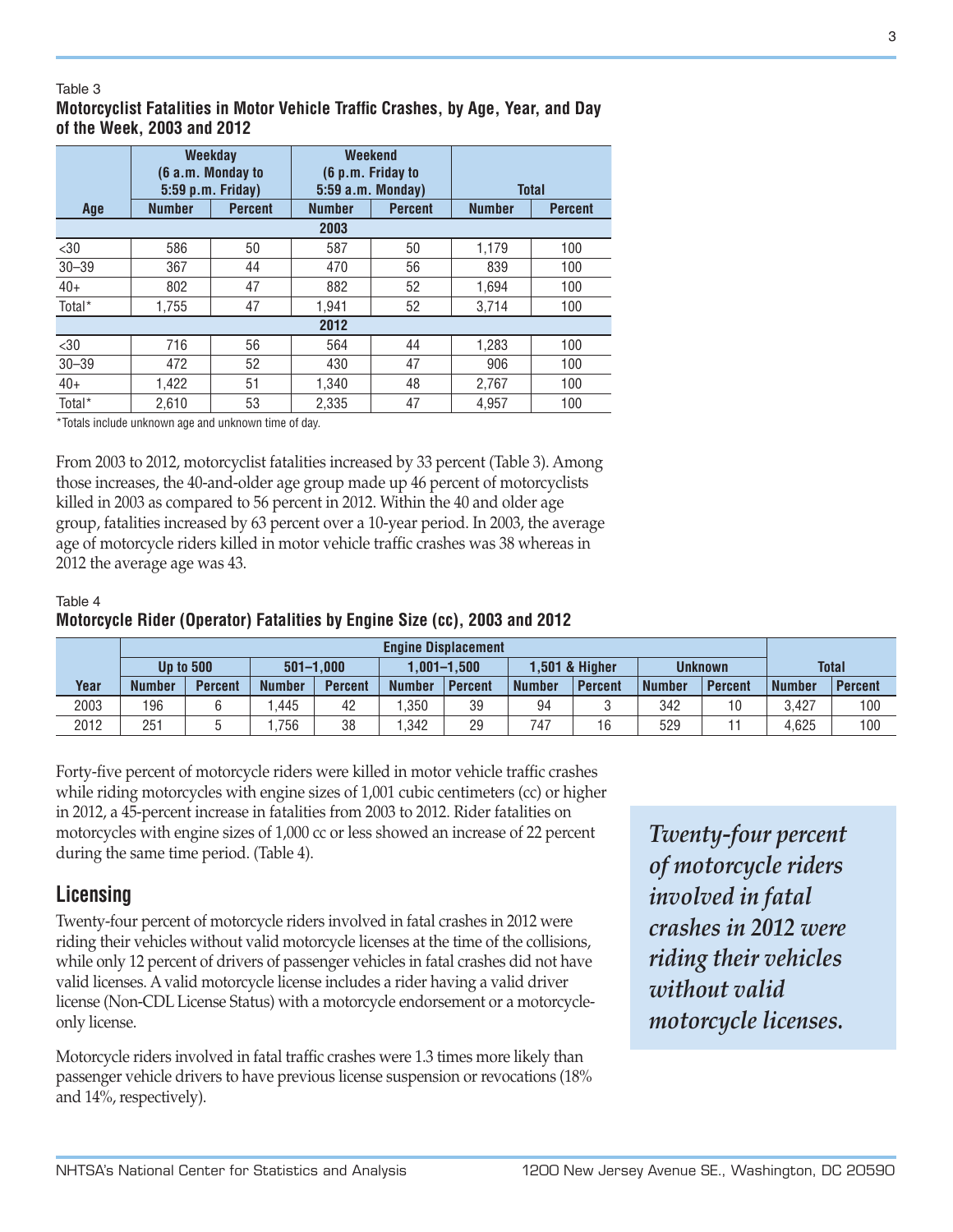*In 2012, a higher percentage of motorcycle riders in fatal crashes had BAC levels of .08 g/dL or higher than any other type of driver.*

## **Previous Driving Records**

In Figure 1, motorcycle riders were shown to have the highest percentage of drivers with previous driving convictions (DWI, speeding, and revocation) as compared to other vehicle drivers.

Figure 1





*Forty-three percent of motorcycle riders who died in single-vehicle crashes in 2012 had BAC levels of .08 g/dL or higher.*

Note: Excluding all drivers with unknown previous records.

## **Alcohol**

In fatal crashes in 2012, a higher percentage of motorcycle riders had blood alcohol concentrations (BACs) of .08 grams per deciliter  $(g/dL)$  or higher than any other type of motor vehicle driver. The percentages for alcohol-impaired drivers involved in fatal crashes were 27 percent for motorcycles, 23 percent for passenger cars, 22 percent for light trucks, and 2 percent for large trucks.

In 2012, there were 1,335 (29%) fatally injured motorcycle riders who had BACs of .08 g/dL or higher. An additional 360 (8%) had lower alcohol levels (BACs of .01 to  $.07$  g/dL).

The highest percentage of fatally injured motorcycle riders with BAC of .08 g/dL or higher was the 40-44 age group (37%) , followed by the 45-49 age group (36%) and 35-39 age group (35%).

Forty-three percent of the 2,030 motorcycle riders who died in single-vehicle crashes in 2012 had BACs of .08 g/dL or higher. Sixty-four percent of those killed in single-vehicle crashes on weekend nights had BACs of .08 g/dL or higher.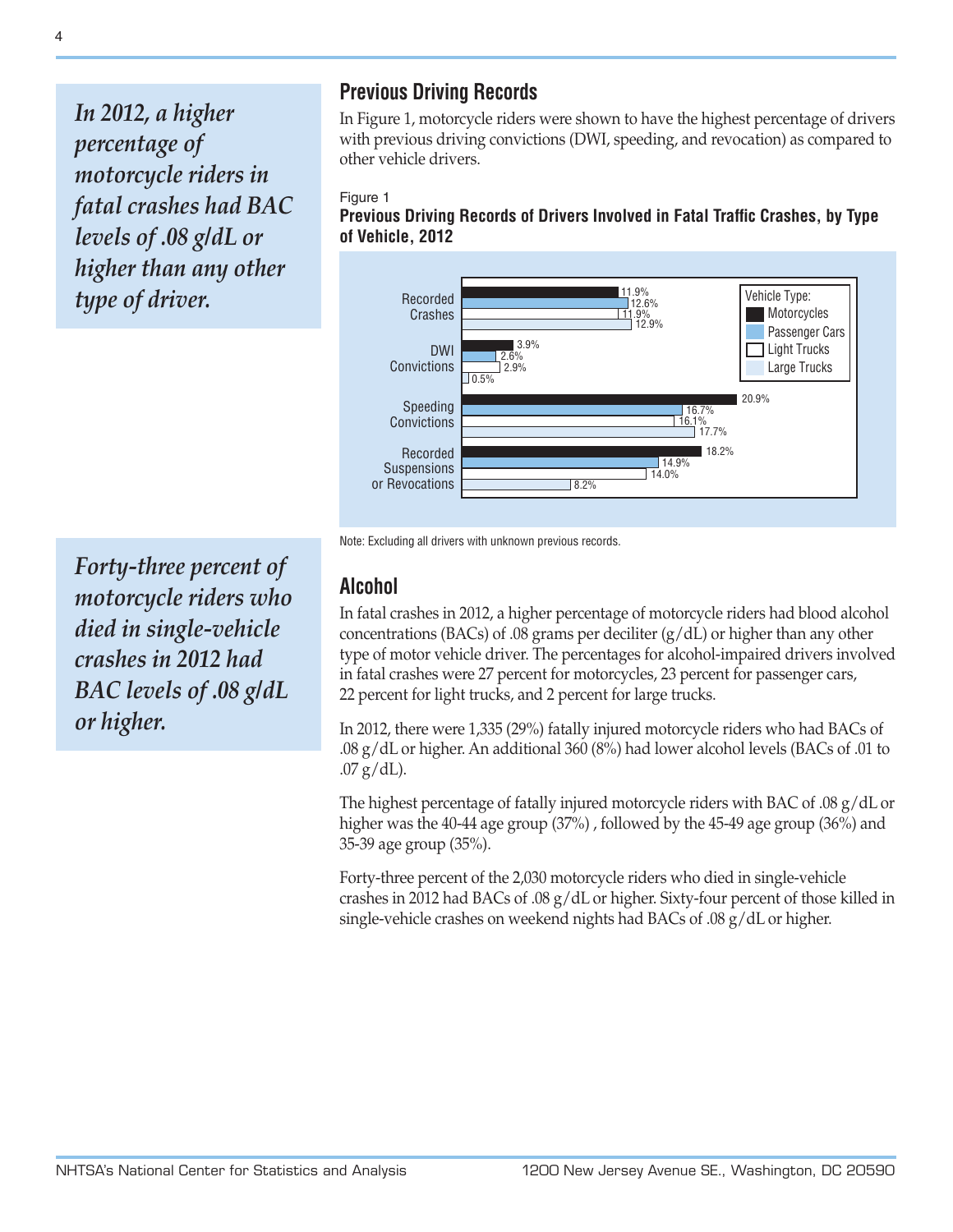#### Table 5 **Motorcycle Riders Killed With BACs of .08 or Higher, by Crash Type and Time of Day, 2003 and 2012**

|                       |           |                                                 | 2003          |                | 2012                              |               |                |  |
|-----------------------|-----------|-------------------------------------------------|---------------|----------------|-----------------------------------|---------------|----------------|--|
| <b>Crash Type and</b> |           | <b>Total</b><br>$BAC=.08+$<br><b>Motorcycle</b> |               |                | <b>Total</b><br><b>Motorcycle</b> | $BAC=.08+$    |                |  |
| <b>Time of Day</b>    |           | <b>Riders Killed</b>                            | <b>Number</b> | <b>Percent</b> | <b>Riders Killed</b>              | <b>Number</b> | <b>Percent</b> |  |
|                       | Total*    | 3,427                                           | 1,026         | 30             | 4,625                             | 1,335         | 29             |  |
| All Crashes           | Weekday   | 1,637                                           | 377           | 23             | 2,468                             | 548           | 22             |  |
|                       | Weekend   | 1,773                                           | 636           | 36             | 2,145                             | 782           | 36             |  |
|                       | Total*    | 1,521                                           | 669           | 44             | 2,030                             | 874           | 43             |  |
| Single-Vehicle        | Weekday   | 649                                             | 245           | 38             | 926                               | 346           | 37             |  |
|                       | Weekend   | 855                                             | 411           | 48             | 1,092                             | 523           | 48             |  |
|                       | Total*    | 1.906                                           | 357           | 19             | 2.595                             | 461           | 18             |  |
| Multi-Vehicle         | Weekday   | 988                                             | 132           | 13             | 1,542                             | 202           | 13             |  |
|                       | Weekend   | 918                                             | 225           | 25             | 1.053                             | 259           | 25             |  |
|                       | Daytime   | 1,721                                           | 210           | $12 \,$        | 2,443                             | 345           | 14             |  |
| Time of Day           | Nighttime | 1.670                                           | 791           | 47             | 2,145                             | 970           | 45             |  |

*Motorcycle riders killed in traffic crashes at night were over 3 times more likely to have BACs of .08 g/dL or higher than those killed during the day.*

\*Includes riders involved in fatal crashes when time of day was unknown. Daytime - 6 a.m. to 5:59 p.m.

Nighttime - 6 p.m. to 5:59 a.m.

Motorcycle riders killed in traffic crashes at night were over 3 times more likely to have BACs of .08 g/dL or higher than those killed during the day (45% and 14%, respectively).

The reported helmet use rate for motorcycle riders killed in traffic crashes was 45 percent for those with BACs of .08 g/dL or higher as compared to 66 percent for those with no alcohol (BAC=.00  $g/dL$ ).

Among drivers and motorcycle riders, drinking and driving has always been a concern. In 2012, there were 4,625 motorcycle riders killed in motor vehicle traffic crashes. Twenty-nine percent of these riders were alcohol-impaired (BAC of .08 or higher). As seen in Table 6, the proportion of motorcycle riders killed who were alcohol-impaired ranged from a high of 63 percent (Rhode Island) to a low of 3 percent (Utah).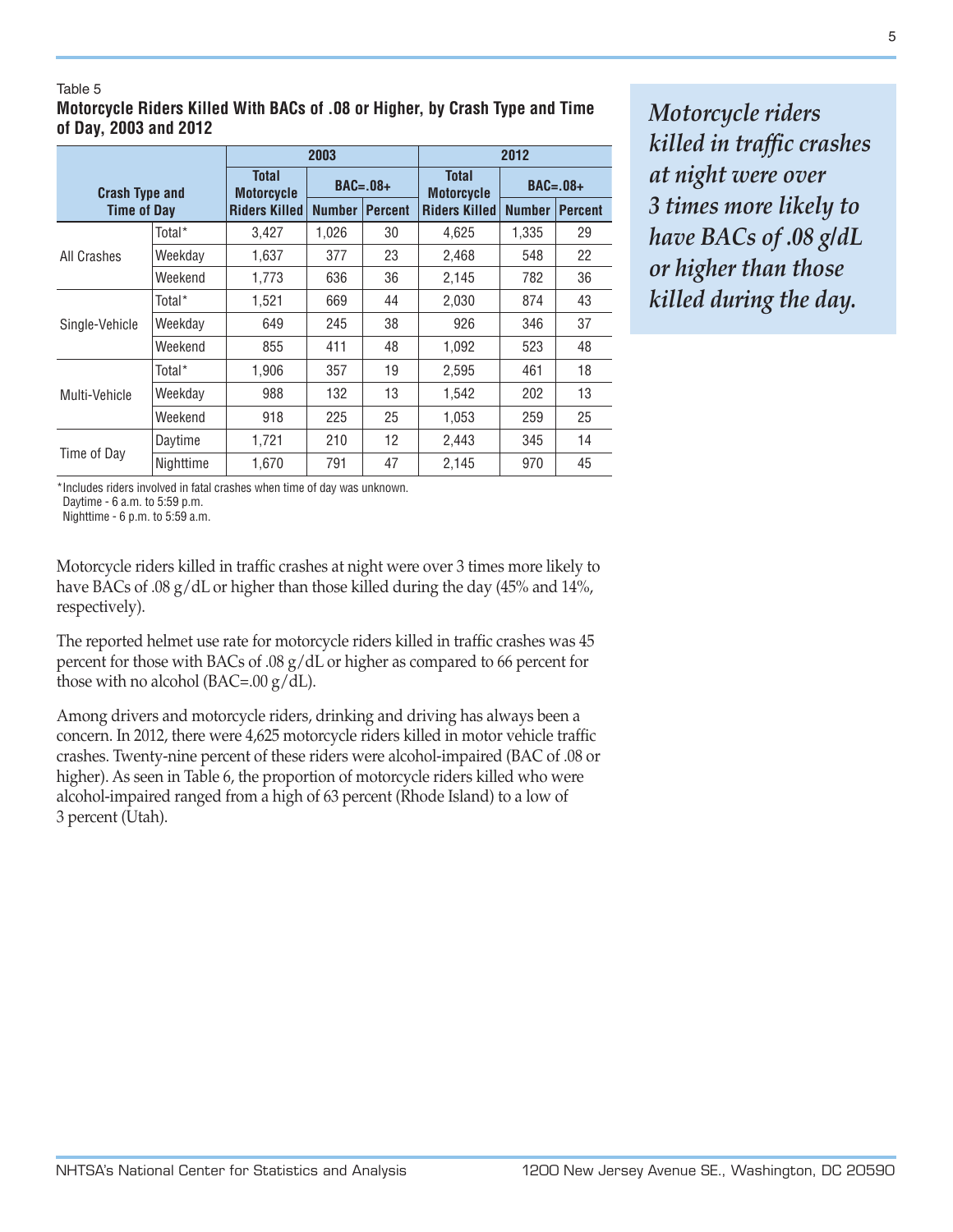## Table 6 **Motorcycle Rider Fatalities in Motor Vehicle Traffic Crashes by State and Rider's BAC, 2012**

|                  | <b>Total Motorcycle</b> | Percent of Motorcycle Riders Killed, by Their BAC |                 |  |  |
|------------------|-------------------------|---------------------------------------------------|-----------------|--|--|
| <b>State</b>     | <b>Riders Killed</b>    | <b>BAC=.08+</b>                                   | $BAC=.01+$      |  |  |
| Alabama          | 93                      | 31                                                | 36              |  |  |
| Alaska           | 9                       | $\overline{31}$                                   | $\overline{31}$ |  |  |
| Arizona          | 130                     | 24                                                | 29              |  |  |
| Arkansas         | 68                      | 25                                                | 34              |  |  |
| California       | 415                     | 23                                                | 29              |  |  |
| Colorado         | 75                      | 29                                                | 39              |  |  |
| Connecticut      | 38                      | 25                                                | 37              |  |  |
| Delaware         | 15                      | 40                                                | 48              |  |  |
| Dist of Columbia | $\sqrt{4}$              | 18                                                | 28              |  |  |
| Florida          | 456                     | 27                                                | $\overline{36}$ |  |  |
| Georgia          | 130                     | 26                                                | 33              |  |  |
| Hawaii           | 37                      | 33                                                | 37              |  |  |
| Idaho            | 21                      | 28                                                | $30\,$          |  |  |
| Illinois         | 141                     | 35                                                | 44              |  |  |
| Indiana          | 136                     | $\overline{34}$                                   | 40              |  |  |
| lowa             | 55                      | 30                                                | 39              |  |  |
| Kansas           | 46                      | 27                                                | 31              |  |  |
|                  | 95                      | $\overline{24}$                                   | $\overline{27}$ |  |  |
| Kentucky         |                         |                                                   |                 |  |  |
| Louisiana        | $\overline{72}$         | 29                                                | 34              |  |  |
| Maine            | 23                      | 43                                                | 52              |  |  |
| Maryland         | $\overline{72}$         | $\overline{30}$                                   | $\overline{39}$ |  |  |
| Massachusetts    | 47                      | 29                                                | 42              |  |  |
| Michigan         | 125                     | $\overline{25}$                                   | 34              |  |  |
| Minnesota        | 46                      | $\overline{22}$                                   | 30              |  |  |
| Mississippi      | $\overline{37}$         | 31                                                | 38              |  |  |
| Missouri         | 95                      | 32                                                | 43              |  |  |
| Montana          | 29                      | 29                                                | 37              |  |  |
| Nebraska         | 19                      | 33                                                | 41              |  |  |
| Nevada           | 41                      | 33                                                | 34              |  |  |
| New Hampshire    | 25                      | 29                                                | 37              |  |  |
| New Jersey       | 71                      | 23                                                | 32              |  |  |
| New Mexico       | 59                      | 19                                                | 23              |  |  |
| New York         | 160                     | 22                                                | 34              |  |  |
| North Carolina   | 190                     | 30                                                | 40              |  |  |
| North Dakota     | 16                      | 32                                                | 51              |  |  |
| Ohio             | 146                     | $\overline{33}$                                   | 44              |  |  |
| Oklahoma         | 75                      | 33                                                | 39              |  |  |
| Oregon           | 48                      | 17                                                | 24              |  |  |
| Pennsylvania     | 200                     | 30                                                | $\overline{38}$ |  |  |
| Rhode Island     | $\overline{8}$          | 63                                                | 63              |  |  |
| South Carolina   | 137                     | 41                                                | 49              |  |  |
| South Dakota     | 20                      | $\overline{20}$                                   | $\overline{35}$ |  |  |
| Tennessee        | $\overline{129}$        | $\overline{26}$                                   | $\overline{36}$ |  |  |
| Texas            | 428                     | $\overline{36}$                                   | 45              |  |  |
| Utah             | 27                      | $\overline{3}$                                    | 8               |  |  |
| Vermont          | 11                      | $\overline{28}$                                   | $\overline{28}$ |  |  |
| Virginia         | $\overline{82}$         | $\overline{27}$                                   | $\overline{34}$ |  |  |
| Washington       | 80                      | $\overline{34}$                                   | 40              |  |  |
| West Virginia    | $\overline{28}$         | $\overline{26}$                                   | $\overline{34}$ |  |  |
| Wisconsin        | 103                     | $\overline{30}$                                   | 34              |  |  |
| Wyoming          | $\overline{12}$         | 43                                                | 44              |  |  |
| <b>National</b>  | 4,625                   | 29                                                | 37              |  |  |
| Puerto Rico      | 47                      | 33                                                | 44              |  |  |
|                  |                         |                                                   |                 |  |  |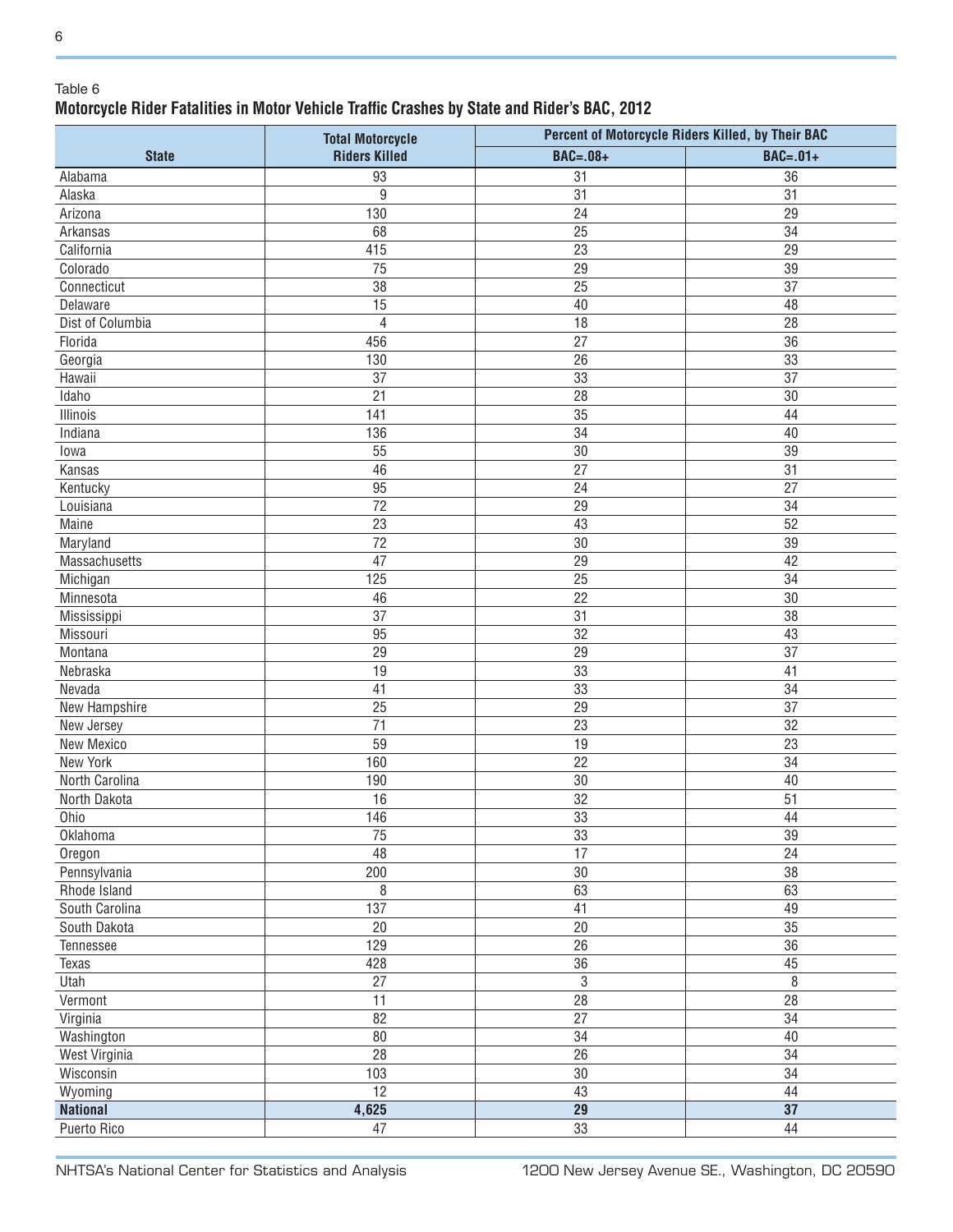## **Helmet Use and Effectiveness**

NHTSA estimates that helmets saved the lives of 1,699 motorcyclists in 2012. If all motorcyclists had worn helmets, an additional 781 lives could have been saved.

Helmets are estimated to be 37-percent effective in preventing fatal injuries to motorcycle riders and 41 percent for motorcycle passengers. In other words, for every 100 motorcycle riders killed in crashes while not wearing helmets, 37 of them could have been saved had all 100 worn helmets.

According to NHTSA's National Occupant Protection Use Survey, a nationally representative observational survey of motorcycle helmet, seat belt, and child safety seat use, use of DOT-compliant helmets in 2012 stood at 60 percent, a decrease from 66 percent in 2011.

Reported helmet use rates for fatally injured motorcyclists in 2012 were 59 percent for riders and 48 percent for passengers, compared with 60 percent and 49 percent, respectively, in 2011. Conversely, 42 percent of the 4,957 motorcyclists killed in motor vehicle traffic crashes were not helmeted. Table 7 shows that these percentages ranged from a high of 84 percent (South Dakota) to a low of 5 percent (Washington, Nebraska, and Louisiana).

All motorcycle helmets sold in the United States are required to meet Federal Motor Vehicle Safety Standard 218, the performance standard which establishes the minimum level of protection for helmets designed for use by motorcyclists.

In 2012, 19 States, the District of Columbia, and Puerto Rico required helmet use by all motorcyclists. Whereas 28 States only required helmet use by a subset of motorcyclists (typically motorcyclists under age 18) and 3 States (Illinois, Iowa, and New Hampshire) do not require helmet use by motorcyclists of any age.

In States without universal helmet laws, 62 percent of motorcyclists killed in 2012 were not wearing helmets, as compared to 9 percent in States with universal helmet laws.

*Helmets are estimated to be 37-percent effective in preventing fatal injuries to motorcycle riders.*

*NHTSA estimates that helmets saved 1,699 motorcyclists' lives in 2012, and that 781 more could have been saved if all motorcyclists had worn helmets.*

## **For more information:**

Information on traffic fatalities is available from the National Center for Statistics and Analysis (NCSA), NVS-424, 1200 New Jersey Avenue SE., Washington, DC 20590. NCSA can be contacted at 800-934-8517 or via the following e-mail address: [ncsaweb@dot.gov](mailto:ncsaweb%40dot.gov?subject=RE%3A%202010%20Data%20-%20Occupant%20Protection). General information on highway traffic safety can be accessed by Internet users at<www.nhtsa.gov/NCSA>. To report a safety-related problem or to inquire about motor vehicle safety information, contact the Vehicle Safety Hotline at 888-327-4236.

Other fact sheets available from the *National Center for Statistics and Analysis are Alcohol-Impaired Driving, Bicyclists and Other Cyclists, Children, Large Trucks, Occupant Protection, Older Population, Overview, Passenger Vehicles, Pedestrians, Race and Ethnicity, Rural/Urban Comparisons, School Transportation-Related Crashes, Speeding, State Alcohol Estimates, State Traffic Data*, and *Young Drivers*. Detailed data on motor vehicle traffic crashes are published annually in *Traffic Safety Facts: A Compilation of Motor Vehicle Crash Data from the Fatality Analysis Reporting System and the General Estimates System*. The fact sheets and annual Traffic Safety Facts report can be accessed online at www-nrd.nhtsa.dot.gov/CATS/index.aspx.

**National Highway Traffic Safety Administration**